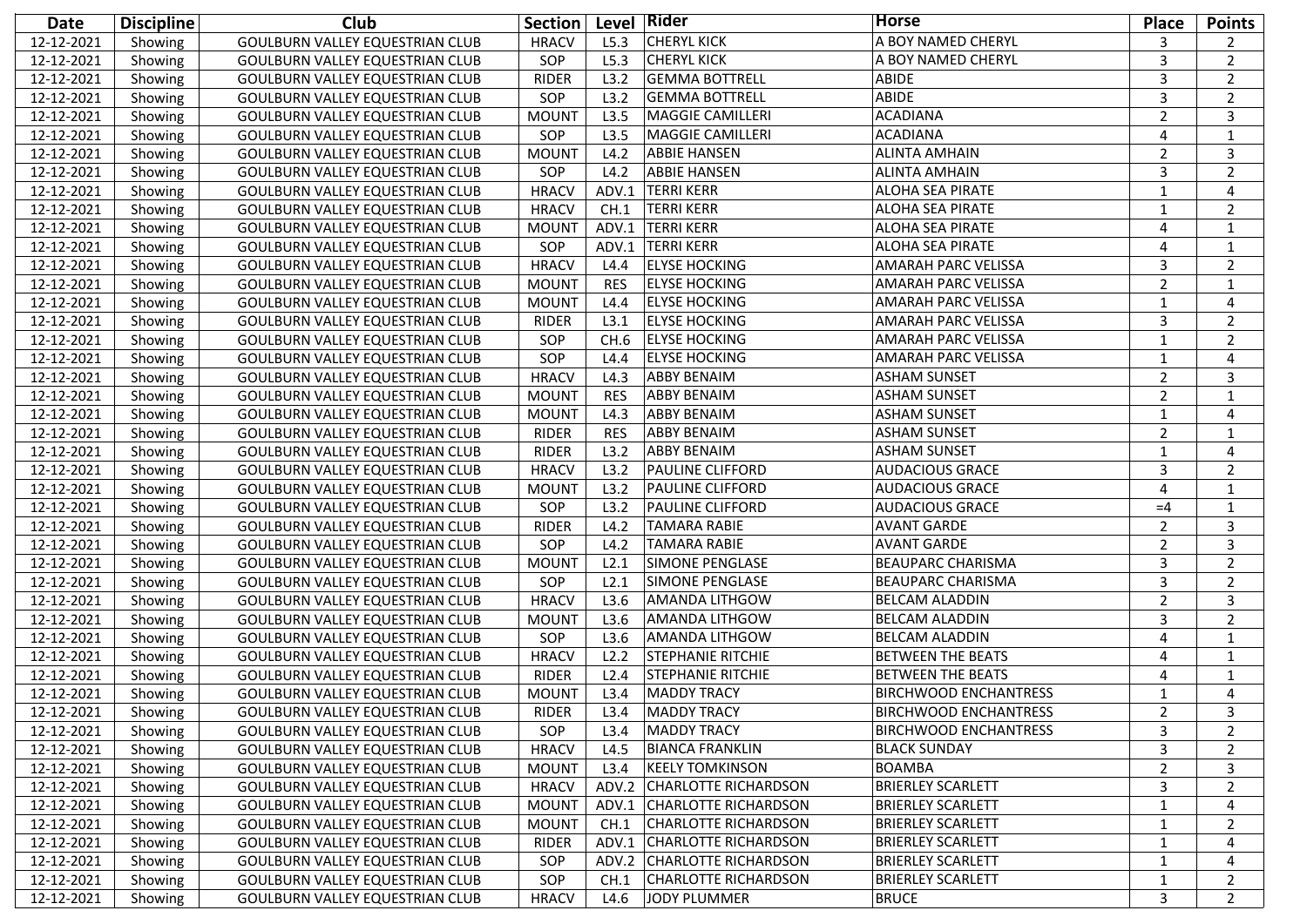| 12-12-2021 | Showing | GOULBURN VALLEY EQUESTRIAN CLUB        | <b>MOUNT</b> | L4.6       | JODY PLUMMER             | <b>BRUCE</b>                  | 2              | 3              |
|------------|---------|----------------------------------------|--------------|------------|--------------------------|-------------------------------|----------------|----------------|
| 12-12-2021 | Showing | <b>GOULBURN VALLEY EQUESTRIAN CLUB</b> | SOP          | L4.6       | JODY PLUMMER             | <b>BRUCE</b>                  | 3              | $\overline{2}$ |
| 12-12-2021 | Showing | <b>GOULBURN VALLEY EQUESTRIAN CLUB</b> | <b>RIDER</b> | L3.1       | <b>SARAH KEALEY</b>      | <b>BRUMBY LODGE COOL GEM</b>  | $\overline{4}$ | $\mathbf{1}$   |
| 12-12-2021 | Showing | <b>GOULBURN VALLEY EQUESTRIAN CLUB</b> | <b>HRACV</b> | L4.2       | <b>JANE PIGGOTT</b>      | <b>BUCKLEDOWN MASQUERADE</b>  | $\overline{2}$ | 3              |
| 12-12-2021 | Showing | <b>GOULBURN VALLEY EQUESTRIAN CLUB</b> | <b>RIDER</b> | L4.2       | <b>JANE PIGGOTT</b>      | <b>BUCKLEDOWN MASQUERADE</b>  | $\mathbf{3}$   | $\overline{2}$ |
| 12-12-2021 | Showing | <b>GOULBURN VALLEY EQUESTRIAN CLUB</b> | <b>RIDER</b> | L2.3       | <b>TENNYSON ASHWIN</b>   | <b>BWS ANDIAMO</b>            | 3              | $\overline{2}$ |
| 12-12-2021 | Showing | <b>GOULBURN VALLEY EQUESTRIAN CLUB</b> | SOP          | L4.5       | <b>STACEY BUTCHER</b>    | <b>CALL ME BENNY</b>          | $\overline{2}$ | 3              |
| 12-12-2021 | Showing | <b>GOULBURN VALLEY EQUESTRIAN CLUB</b> | <b>HRACV</b> | L3.5       | <b>KELLY MORROW</b>      | <b>CASTLE BARONESS</b>        | $\overline{2}$ | 3              |
| 12-12-2021 | Showing | <b>GOULBURN VALLEY EQUESTRIAN CLUB</b> | <b>HRACV</b> | <b>RES</b> | <b>JANEY POWLES</b>      | <b>CINNAMON</b>               | $\overline{2}$ | $\mathbf{1}$   |
| 12-12-2021 | Showing | <b>GOULBURN VALLEY EQUESTRIAN CLUB</b> | <b>HRACV</b> | L4.6       | <b>JANEY POWLES</b>      | <b>CINNAMON</b>               | $\overline{2}$ | 3              |
| 12-12-2021 | Showing | <b>GOULBURN VALLEY EQUESTRIAN CLUB</b> | <b>MOUNT</b> | L4.6       | <b>JANEY POWLES</b>      | <b>CINNAMON</b>               | $\overline{3}$ | $\overline{2}$ |
| 12-12-2021 | Showing | <b>GOULBURN VALLEY EQUESTRIAN CLUB</b> | <b>MOUNT</b> | <b>RES</b> | <b>OLIVIA O'RILEY</b>    | <b>CJP LOUIS OF LOXLEY</b>    | $\overline{2}$ | 1              |
| 12-12-2021 | Showing | <b>GOULBURN VALLEY EQUESTRIAN CLUB</b> | <b>MOUNT</b> | L1.2       | <b>OLIVIA O'RILEY</b>    | <b>CJP LOUIS OF LOXLEY</b>    | 1              | 4              |
| 12-12-2021 | Showing | <b>GOULBURN VALLEY EQUESTRIAN CLUB</b> | <b>RIDER</b> | ADV.1      | <b>OLIVIA O'RILEY</b>    | CJP LOUIS OF LOXLEY           | $\mathbf{3}$   | $\overline{2}$ |
| 12-12-2021 | Showing | <b>GOULBURN VALLEY EQUESTRIAN CLUB</b> | SOP          | L1.2       | <b>OLIVIA O'RILEY</b>    | <b>CJP LOUIS OF LOXLEY</b>    | $\overline{3}$ | $\overline{2}$ |
| 12-12-2021 | Showing | <b>GOULBURN VALLEY EQUESTRIAN CLUB</b> | <b>HRACV</b> | L3.4       | <b>JESSICA MORRISON</b>  | <b>CLARE DOWNS ALLEY CAT</b>  | $\overline{3}$ | $\overline{2}$ |
| 12-12-2021 | Showing | <b>GOULBURN VALLEY EQUESTRIAN CLUB</b> | <b>MOUNT</b> | L3.4       | <b>JESSICA MORRISON</b>  | <b>CLARE DOWNS ALLEY CAT</b>  | $\overline{3}$ | $\overline{2}$ |
| 12-12-2021 | Showing | <b>GOULBURN VALLEY EQUESTRIAN CLUB</b> | <b>RIDER</b> | L2.2       | <b>JESSICA MORRISON</b>  | <b>CLARE DOWNS ALLEY CAT</b>  | $\mathbf{3}$   | $\overline{2}$ |
| 12-12-2021 | Showing | <b>GOULBURN VALLEY EQUESTRIAN CLUB</b> | <b>MOUNT</b> | L4.5       | <b>SANDRA GRINTON</b>    | CN MIDNIGHT JASPER            | $\mathbf{3}$   | 2              |
| 12-12-2021 | Showing | <b>GOULBURN VALLEY EQUESTRIAN CLUB</b> | <b>HRACV</b> | L4.5       | <b>MARISSA HUMBERT</b>   | <b>COLDSTREAM UPON A STAR</b> | $\overline{4}$ | 1              |
| 12-12-2021 | Showing | <b>GOULBURN VALLEY EQUESTRIAN CLUB</b> | <b>MOUNT</b> | L4.5       | <b>MARISSA HUMBERT</b>   | <b>COLDSTREAM UPON A STAR</b> | $\mathbf{1}$   | 4              |
| 12-12-2021 | Showing | <b>GOULBURN VALLEY EQUESTRIAN CLUB</b> | <b>RIDER</b> | L4.4       | <b>MARISSA HUMBERT</b>   | <b>COLDSTREAM UPON A STAR</b> | $\overline{4}$ | 1              |
| 12-12-2021 | Showing | <b>GOULBURN VALLEY EQUESTRIAN CLUB</b> | SOP          | L4.5       | <b>MARISSA HUMBERT</b>   | <b>COLDSTREAM UPON A STAR</b> | 1              | 4              |
| 12-12-2021 | Showing | <b>GOULBURN VALLEY EQUESTRIAN CLUB</b> | <b>MOUNT</b> | L4.3       | <b>IMOGEN O'BRIEN</b>    | <b>COLONIAL CREEK LINQ</b>    | 4              | 1              |
| 12-12-2021 | Showing | <b>GOULBURN VALLEY EQUESTRIAN CLUB</b> | <b>MOUNT</b> | L5.3       | <b>JANET DANIELS</b>     | <b>COORAMIN JACK</b>          | $\overline{2}$ | 3              |
| 12-12-2021 | Showing | <b>GOULBURN VALLEY EQUESTRIAN CLUB</b> | SOP          | L4.6       | <b>JANINE TODD</b>       | COZ I'M LUCKY                 | $\overline{4}$ | 1              |
| 12-12-2021 | Showing | <b>GOULBURN VALLEY EQUESTRIAN CLUB</b> | <b>HRACV</b> | L3.2       | <b>OLIVIA BURKE</b>      | <b>CRAFT SHOW</b>             | $\overline{4}$ | $\mathbf{1}$   |
| 12-12-2021 | Showing | <b>GOULBURN VALLEY EQUESTRIAN CLUB</b> | <b>MOUNT</b> | L3.2       | <b>OLIVIA BURKE</b>      | <b>CRAFT SHOW</b>             | $\mathbf{1}$   | 4              |
| 12-12-2021 | Showing | <b>GOULBURN VALLEY EQUESTRIAN CLUB</b> | <b>RIDER</b> | L3.2       | <b>OLIVIA BURKE</b>      | <b>CRAFT SHOW</b>             | 4              | 1              |
| 12-12-2021 | Showing | <b>GOULBURN VALLEY EQUESTRIAN CLUB</b> | SOP          | L3.2       | <b>OLIVIA BURKE</b>      | <b>CRAFT SHOW</b>             | $=4$           | 1              |
| 12-12-2021 | Showing | <b>GOULBURN VALLEY EQUESTRIAN CLUB</b> | SOP          | L1.2       | <b>ASHLEIGH GLASCOTT</b> | <b>DANSON BELLISSIMO</b>      | $\overline{4}$ | 1              |
| 12-12-2021 | Showing | <b>GOULBURN VALLEY EQUESTRIAN CLUB</b> | <b>MOUNT</b> | L4.1       | <b>NATALIE WATERS</b>    | <b>DEEJAY CHINA DOLL</b>      | $\mathbf{1}$   | 4              |
| 12-12-2021 | Showing | <b>GOULBURN VALLEY EQUESTRIAN CLUB</b> | <b>RIDER</b> | L2.1       | <b>NATALIE WATERS</b>    | <b>DEEJAY CHINA DOLL</b>      | $\overline{2}$ | 3              |
| 12-12-2021 | Showing | <b>GOULBURN VALLEY EQUESTRIAN CLUB</b> | SOP          | CH.5       | <b>NATALIE WATERS</b>    | <b>DEEJAY CHINA DOLL</b>      | $\mathbf{1}$   | $\overline{2}$ |
| 12-12-2021 | Showing | <b>GOULBURN VALLEY EQUESTRIAN CLUB</b> | SOP          | L4.1       | <b>NATALIE WATERS</b>    | <b>DEEJAY CHINA DOLL</b>      | $\mathbf{1}$   | 4              |
| 12-12-2021 | Showing | <b>GOULBURN VALLEY EQUESTRIAN CLUB</b> | <b>MOUNT</b> |            | ADV.1 NATASHA MONCKTON   | <b>DM PLAYER</b>              | $\overline{2}$ | 3              |
| 12-12-2021 | Showing | <b>GOULBURN VALLEY EQUESTRIAN CLUB</b> | SOP          |            | ADV.2 NATASHA MONCKTON   | <b>DM PLAYER</b>              | $\overline{2}$ | 3              |
| 12-12-2021 | Showing | GOULBURN VALLEY EQUESTRIAN CLUB        | <b>HRACV</b> | L1.1       | <b>HANNAH RAUTMAN</b>    | <b>DONCASVAN SEQUEL</b>       | 3              | 2              |
| 12-12-2021 | Showing | <b>GOULBURN VALLEY EQUESTRIAN CLUB</b> | <b>RIDER</b> | L1.1       | HANNAH RAUTMAN           | DONCASVAN SEQUEL              | 4              | 1              |
| 12-12-2021 | Showing | <b>GOULBURN VALLEY EQUESTRIAN CLUB</b> | SOP          | <b>RES</b> | HANNAH RAUTMAN           | DONCASVAN SEQUEL              | $\overline{2}$ | 1              |
| 12-12-2021 | Showing | <b>GOULBURN VALLEY EQUESTRIAN CLUB</b> | SOP          | L1.1       | HANNAH RAUTMAN           | DONCASVAN SEQUEL              | $\mathbf{1}$   | 4              |
| 12-12-2021 | Showing | GOULBURN VALLEY EQUESTRIAN CLUB        | <b>HRACV</b> | L4.6       | <b>KATHRYN TOOMEY</b>    | <b>DOUGLAS</b>                | 4              | 1              |
| 12-12-2021 | Showing | GOULBURN VALLEY EQUESTRIAN CLUB        | <b>MOUNT</b> | L4.6       | <b>KATHRYN TOOMEY</b>    | <b>DOUGLAS</b>                | 4              | -1             |
| 12-12-2021 | Showing | GOULBURN VALLEY EQUESTRIAN CLUB        | SOP          | L4.6       | <b>KATHRYN TOOMEY</b>    | <b>DOUGLAS</b>                | $\overline{2}$ | 3              |
| 12-12-2021 | Showing | GOULBURN VALLEY EQUESTRIAN CLUB        | <b>HRACV</b> | CH.2       | <b>REBECCA KEANE</b>     | DREAMTIME LYRIXX              | $\mathbf{1}$   | $\overline{2}$ |
| 12-12-2021 | Showing | <b>GOULBURN VALLEY EQUESTRIAN CLUB</b> | <b>HRACV</b> | L2.2       | REBECCA KEANE            | <b>DREAMTIME LYRIXX</b>       | $\mathbf{1}$   | 4              |
| 12-12-2021 | Showing | GOULBURN VALLEY EQUESTRIAN CLUB        | <b>MOUNT</b> | CH.2       | <b>REBECCA KEANE</b>     | <b>DREAMTIME LYRIXX</b>       | $\mathbf{1}$   | 2              |
| 12-12-2021 | Showing | GOULBURN VALLEY EQUESTRIAN CLUB        | <b>MOUNT</b> | L2.2       | <b>REBECCA KEANE</b>     | <b>DREAMTIME LYRIXX</b>       | $\mathbf{1}$   | 4              |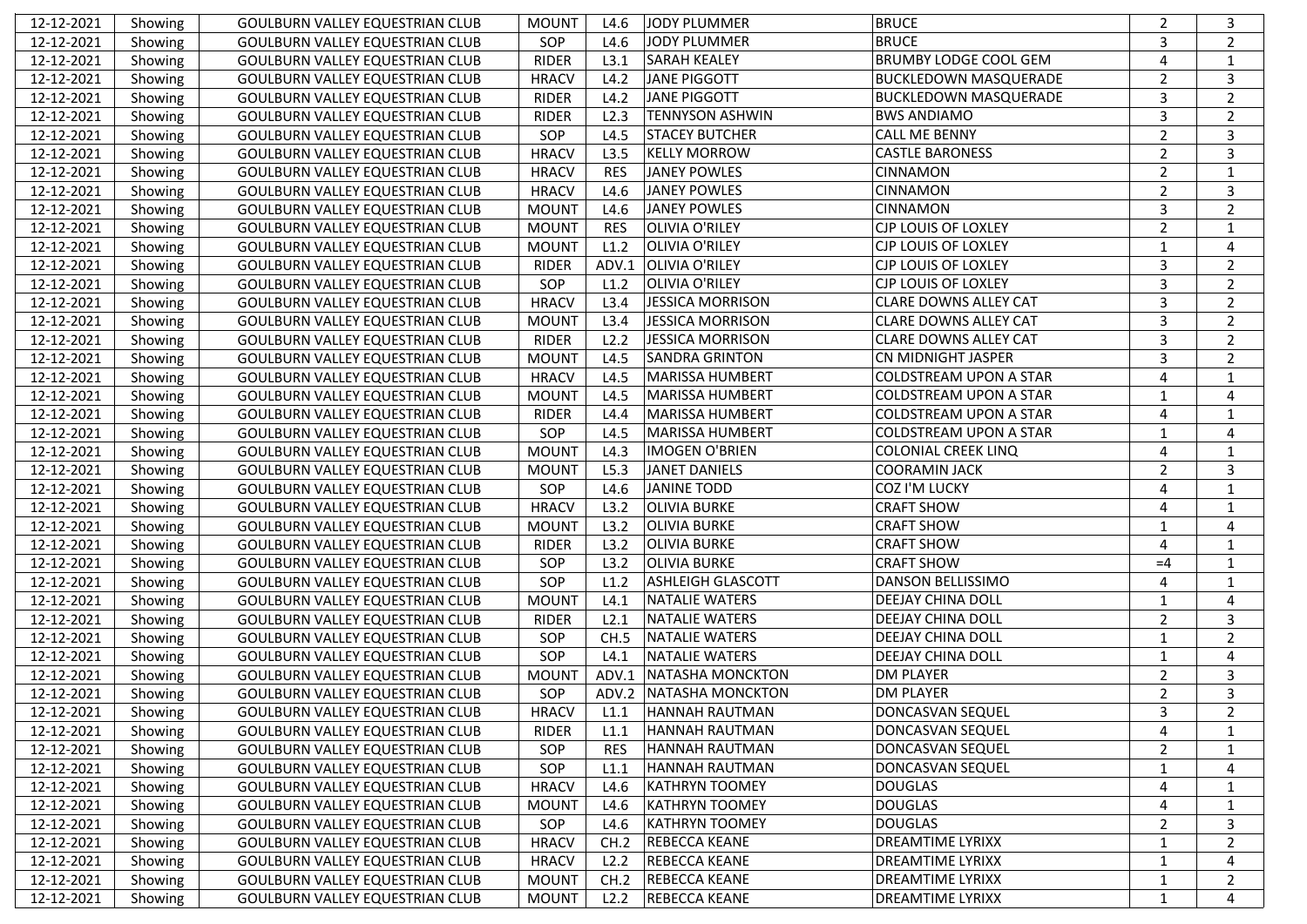| 12-12-2021 | Showing | <b>GOULBURN VALLEY EQUESTRIAN CLUB</b> | SOP          | L2.2       | <b>REBECCA KEANE</b>      | <b>DREAMTIME LYRIXX</b>    | $\overline{2}$ | 3              |
|------------|---------|----------------------------------------|--------------|------------|---------------------------|----------------------------|----------------|----------------|
| 12-12-2021 | Showing | <b>GOULBURN VALLEY EQUESTRIAN CLUB</b> | <b>HRACV</b> | L3.4       | <b>KERRIANNE BILSON</b>   | <b>DULCINEA</b>            | 4              | 1              |
| 12-12-2021 | Showing | <b>GOULBURN VALLEY EQUESTRIAN CLUB</b> | <b>MOUNT</b> | L3.4       | <b>KERRIANNE BILSON</b>   | <b>DULCINEA</b>            | $\overline{a}$ | $\mathbf{1}$   |
| 12-12-2021 | Showing | <b>GOULBURN VALLEY EQUESTRIAN CLUB</b> | <b>RIDER</b> | ADV.2      | <b>KERRIANNE BILSON</b>   | <b>DULCINEA</b>            | $\overline{a}$ | $\mathbf{1}$   |
| 12-12-2021 | Showing | <b>GOULBURN VALLEY EQUESTRIAN CLUB</b> | SOP          | CH.4       | <b>KERRIANNE BILSON</b>   | <b>DULCINEA</b>            | $\mathbf{1}$   | $\overline{2}$ |
| 12-12-2021 | Showing | <b>GOULBURN VALLEY EQUESTRIAN CLUB</b> | SOP          | L3.4       | <b>KERRIANNE BILSON</b>   | <b>DULCINEA</b>            | 1              | $\overline{4}$ |
| 12-12-2021 | Showing | <b>GOULBURN VALLEY EQUESTRIAN CLUB</b> | <b>HRACV</b> | L3.5       | MICAELI GASPEROTTI        | <b>DULWICH FUEROSE</b>     | $\overline{4}$ | 1              |
| 12-12-2021 | Showing | <b>GOULBURN VALLEY EQUESTRIAN CLUB</b> | <b>MOUNT</b> | L3.5       | MICAELI GASPEROTTI        | <b>DULWICH FUEROSE</b>     | $\overline{4}$ | 1              |
| 12-12-2021 | Showing | <b>GOULBURN VALLEY EQUESTRIAN CLUB</b> | <b>RIDER</b> | L2.3       | MICAELI GASPEROTTI        | <b>DULWICH FUEROSE</b>     | $\overline{2}$ | 3              |
| 12-12-2021 | Showing | <b>GOULBURN VALLEY EQUESTRIAN CLUB</b> | SOP          | L3.5       | <b>MICAELI GASPEROTTI</b> | <b>DULWICH FUEROSE</b>     | $\overline{2}$ | 3              |
| 12-12-2021 | Showing | <b>GOULBURN VALLEY EQUESTRIAN CLUB</b> | <b>HRACV</b> | <b>RES</b> | <b>BELINDA FEBEY</b>      | <b>ES DIAMOND DAYS</b>     | $\overline{2}$ | $\mathbf{1}$   |
| 12-12-2021 | Showing | <b>GOULBURN VALLEY EQUESTRIAN CLUB</b> | <b>HRACV</b> | L5.3       | <b>BELINDA FEBEY</b>      | <b>ES DIAMOND DAYS</b>     | $\overline{2}$ | 3              |
| 12-12-2021 | Showing | <b>GOULBURN VALLEY EQUESTRIAN CLUB</b> | <b>MOUNT</b> | L5.3       | <b>BELINDA FEBEY</b>      | <b>ES DIAMOND DAYS</b>     | $\mathbf{3}$   | 2              |
| 12-12-2021 | Showing | <b>GOULBURN VALLEY EQUESTRIAN CLUB</b> | <b>RIDER</b> | <b>RES</b> | <b>BELINDA FEBEY</b>      | <b>ES DIAMOND DAYS</b>     | $\overline{2}$ | 1              |
| 12-12-2021 | Showing | <b>GOULBURN VALLEY EQUESTRIAN CLUB</b> | <b>RIDER</b> | L4.4       | <b>BELINDA FEBEY</b>      | <b>ES DIAMOND DAYS</b>     | $\overline{2}$ | 3              |
| 12-12-2021 | Showing | <b>GOULBURN VALLEY EQUESTRIAN CLUB</b> | SOP          | L5.3       | <b>BELINDA FEBEY</b>      | <b>ES DIAMOND DAYS</b>     | $\overline{2}$ | 3              |
| 12-12-2021 | Showing | <b>GOULBURN VALLEY EQUESTRIAN CLUB</b> | <b>HRACV</b> | L5.1       | <b>ASHLEE IRVINE</b>      | <b>FLORENCE</b>            | $\mathbf{1}$   | $\overline{4}$ |
| 12-12-2021 | Showing | <b>GOULBURN VALLEY EQUESTRIAN CLUB</b> | <b>HRACV</b> | <b>RES</b> | <b>LAUREN HUGHES</b>      | <b>FOURWINDS CENSATION</b> | $\overline{2}$ | 1              |
| 12-12-2021 | Showing | <b>GOULBURN VALLEY EQUESTRIAN CLUB</b> | <b>HRACV</b> | L2.3       | <b>LAUREN HUGHES</b>      | <b>FOURWINDS CENSATION</b> | $\mathbf{1}$   | $\overline{4}$ |
| 12-12-2021 | Showing | <b>GOULBURN VALLEY EQUESTRIAN CLUB</b> | <b>MOUNT</b> | L2.3       | <b>LAUREN HUGHES</b>      | <b>FOURWINDS CENSATION</b> | 3              | 2              |
| 12-12-2021 | Showing | <b>GOULBURN VALLEY EQUESTRIAN CLUB</b> | SOP          | L2.3       | <b>LAUREN HUGHES</b>      | <b>FOURWINDS CENSATION</b> | $\overline{4}$ | $\mathbf{1}$   |
| 12-12-2021 | Showing | <b>GOULBURN VALLEY EQUESTRIAN CLUB</b> | <b>HRACV</b> | L5.1       | <b>ARIA MCLEOD</b>        | <b>GEMMA</b>               | 3              | $\overline{2}$ |
| 12-12-2021 | Showing | <b>GOULBURN VALLEY EQUESTRIAN CLUB</b> | <b>MOUNT</b> | L5.1       | <b>ARIA MCLEOD</b>        | <b>GEMMA</b>               | $\overline{4}$ | 1              |
| 12-12-2021 | Showing | <b>GOULBURN VALLEY EQUESTRIAN CLUB</b> | <b>RIDER</b> | L5.1       | <b>ARIA MCLEOD</b>        | <b>GEMMA</b>               | 3              | 2              |
| 12-12-2021 | Showing | <b>GOULBURN VALLEY EQUESTRIAN CLUB</b> | SOP          | CH.7       | <b>ARIA MCLEOD</b>        | <b>GEMMA</b>               | $\mathbf{1}$   | 2              |
| 12-12-2021 | Showing | <b>GOULBURN VALLEY EQUESTRIAN CLUB</b> | SOP          | L5.1       | <b>ARIA MCLEOD</b>        | <b>GEMMA</b>               | $\mathbf{1}$   | $\overline{4}$ |
| 12-12-2021 | Showing | <b>GOULBURN VALLEY EQUESTRIAN CLUB</b> | <b>HRACV</b> | CH.3       | <b>LIZ KOSCHITZKE</b>     | <b>GUNDOWRING COSMO</b>    | $\mathbf{1}$   | 2              |
| 12-12-2021 | Showing | <b>GOULBURN VALLEY EQUESTRIAN CLUB</b> | <b>HRACV</b> | L3.3       | <b>LIZ KOSCHITZKE</b>     | <b>GUNDOWRING COSMO</b>    | $\mathbf{1}$   | $\overline{4}$ |
| 12-12-2021 | Showing | <b>GOULBURN VALLEY EQUESTRIAN CLUB</b> | <b>MOUNT</b> | L3.3       | <b>LIZ KOSCHITZKE</b>     | <b>GUNDOWRING COSMO</b>    | 3              | 2              |
| 12-12-2021 | Showing | <b>GOULBURN VALLEY EQUESTRIAN CLUB</b> | <b>RIDER</b> | L2.4       | <b>LIZ KOSCHITZKE</b>     | <b>GUNDOWRING COSMO</b>    | $\overline{2}$ | 3              |
| 12-12-2021 | Showing | <b>GOULBURN VALLEY EQUESTRIAN CLUB</b> | <b>HRACV</b> | ADV.1      | <b>ALEXANDRA HAY</b>      | HABAFIELD RAPUNZEL         | $\overline{2}$ | 3              |
| 12-12-2021 | Showing | <b>GOULBURN VALLEY EQUESTRIAN CLUB</b> | <b>MOUNT</b> | ADV.1      | <b>ALEXANDRA HAY</b>      | HABAFIELD RAPUNZEL         | 3              | $\overline{2}$ |
| 12-12-2021 | Showing | <b>GOULBURN VALLEY EQUESTRIAN CLUB</b> | <b>MOUNT</b> | L1.1       | <b>MONTANNA MAUD</b>      | <b>HARVEST TRILOGY</b>     | $\mathbf{1}$   | $\overline{4}$ |
| 12-12-2021 | Showing | <b>GOULBURN VALLEY EQUESTRIAN CLUB</b> | <b>RIDER</b> | ADV.2      | MONTANNA MAUD             | <b>HARVEST TRILOGY</b>     | $\mathbf 2$    | 3              |
| 12-12-2021 | Showing | <b>GOULBURN VALLEY EQUESTRIAN CLUB</b> | SOP          | L1.1       | <b>MONTANNA MAUD</b>      | <b>HARVEST TRILOGY</b>     | $\overline{2}$ | 3              |
| 12-12-2021 | Showing | <b>GOULBURN VALLEY EQUESTRIAN CLUB</b> | <b>HRACV</b> | L4.2       | <b>MANDY TROTTER</b>      | <b>HEATHVILLE JASPER</b>   | 3              | $\overline{2}$ |
| 12-12-2021 | Showing | <b>GOULBURN VALLEY EQUESTRIAN CLUB</b> | <b>MOUNT</b> | L4.2       | <b>MANDY TROTTER</b>      | <b>HEATHVILLE JASPER</b>   | 4              | 1              |
| 12-12-2021 | Showing | GOULBURN VALLEY EQUESTRIAN CLUB        | <b>HRACV</b> | L5.1       | JILLIAN BROOKS            | <b>HEY JUPITER SAV</b>     | 2              | 3              |
| 12-12-2021 | Showing | <b>GOULBURN VALLEY EQUESTRIAN CLUB</b> | <b>MOUNT</b> | CH.7       | MADELINE DELAI            | IMPERIAL ATLANTA           | $\mathbf{1}$   | $\overline{2}$ |
| 12-12-2021 | Showing | <b>GOULBURN VALLEY EQUESTRIAN CLUB</b> | <b>MOUNT</b> | L5.1       | <b>MADELINE DELAI</b>     | <b>IMPERIAL ATLANTA</b>    | 1              | 4              |
| 12-12-2021 | Showing | <b>GOULBURN VALLEY EQUESTRIAN CLUB</b> | SOP          | L5.1       | <b>MADELINE DELAI</b>     | <b>IMPERIAL ATLANTA</b>    | 4              | 1              |
| 12-12-2021 | Showing | GOULBURN VALLEY EQUESTRIAN CLUB        | <b>HRACV</b> | L3.1       | <b>DEBBIE WILD</b>        | <b>ISLE OF ELEGANCE</b>    | $\overline{2}$ | 3              |
| 12-12-2021 | Showing | GOULBURN VALLEY EQUESTRIAN CLUB        | <b>MOUNT</b> | L3.1       | <b>DEBBIE WILD</b>        | <b>ISLE OF ELEGANCE</b>    | $\overline{2}$ | 3              |
| 12-12-2021 | Showing | GOULBURN VALLEY EQUESTRIAN CLUB        | <b>HRACV</b> | L2.2       | <b>PRISCILLA LANDY</b>    | <b>ISLE OF ROXBOROUGH</b>  | 3              | $\overline{2}$ |
| 12-12-2021 | Showing | <b>GOULBURN VALLEY EQUESTRIAN CLUB</b> | <b>MOUNT</b> | L2.2       | <b>PRISCILLA LANDY</b>    | <b>ISLE OF ROXBOROUGH</b>  | 3              | $\overline{2}$ |
| 12-12-2021 | Showing | <b>GOULBURN VALLEY EQUESTRIAN CLUB</b> | RIDER        | L1.2       | PRISCILLA LANDY           | <b>ISLE OF ROXBOROUGH</b>  | $\mathbf{1}$   | 4              |
| 12-12-2021 | Showing | <b>GOULBURN VALLEY EQUESTRIAN CLUB</b> | SOP          | L2.2       | <b>PRISCILLA LANDY</b>    | <b>ISLE OF ROXBOROUGH</b>  | 3              | 2              |
| 12-12-2021 | Showing | <b>GOULBURN VALLEY EQUESTRIAN CLUB</b> | <b>HRACV</b> | L2.3       | <b>ANGELA ACOCKS</b>      | <b>ISLE OF RYLANDS</b>     | 3              | $\overline{2}$ |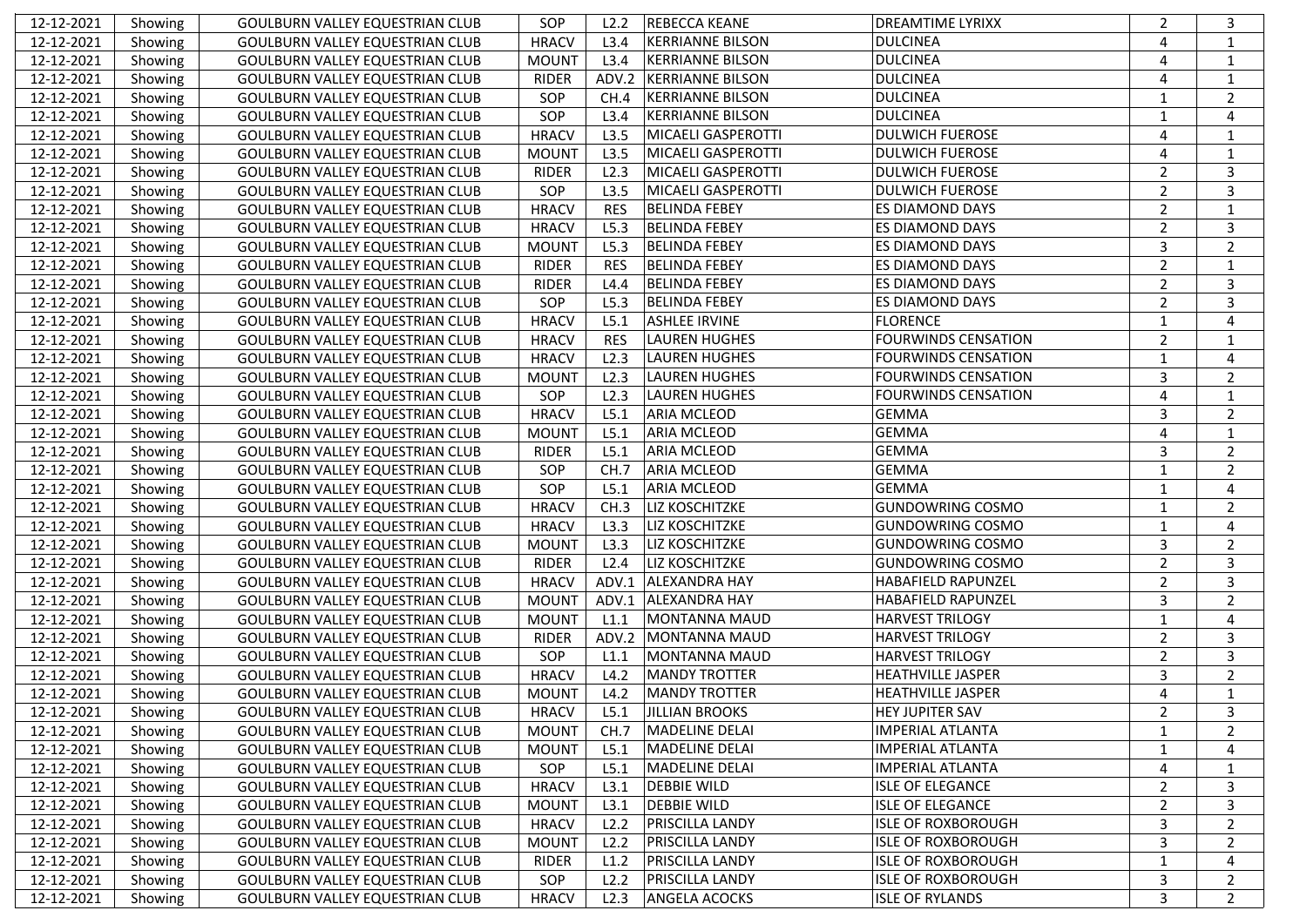| 12-12-2021 | Showing | <b>GOULBURN VALLEY EQUESTRIAN CLUB</b> | <b>MOUNT</b> | L2.3       | <b>ANGELA ACOCKS</b>      | <b>ISLE OF RYLANDS</b>        | $\overline{4}$ | 1              |
|------------|---------|----------------------------------------|--------------|------------|---------------------------|-------------------------------|----------------|----------------|
| 12-12-2021 | Showing | <b>GOULBURN VALLEY EQUESTRIAN CLUB</b> | <b>RIDER</b> | ADV.1      | <b>ANGELA ACOCKS</b>      | <b>ISLE OF RYLANDS</b>        | $\overline{4}$ | 1              |
| 12-12-2021 | Showing | <b>GOULBURN VALLEY EQUESTRIAN CLUB</b> | <b>MOUNT</b> | <b>RES</b> | <b>EMMA PEARSON</b>       | <b>JAROSITE URCHELLO</b>      | $\overline{2}$ | $1\,$          |
| 12-12-2021 | Showing | <b>GOULBURN VALLEY EQUESTRIAN CLUB</b> | <b>MOUNT</b> | L5.2       | <b>EMMA PEARSON</b>       | <b>JAROSITE URCHELLO</b>      | $\mathbf{1}$   | $\overline{4}$ |
| 12-12-2021 | Showing | <b>GOULBURN VALLEY EQUESTRIAN CLUB</b> | <b>RIDER</b> | L4.4       | <b>EMMA PEARSON</b>       | <b>JAROSITE URCHELLO</b>      | 3              | $\overline{2}$ |
| 12-12-2021 | Showing | <b>GOULBURN VALLEY EQUESTRIAN CLUB</b> | SOP          | L5.2       | <b>EMMA PEARSON</b>       | <b>JAROSITE URCHELLO</b>      | $\overline{4}$ | 1              |
| 12-12-2021 | Showing | <b>GOULBURN VALLEY EQUESTRIAN CLUB</b> | <b>HRACV</b> | L2.3       | <b>KAY HARDING</b>        | <b>JIRRIMA CANDYMAN</b>       | $\overline{2}$ | 3              |
| 12-12-2021 | Showing | <b>GOULBURN VALLEY EQUESTRIAN CLUB</b> | <b>MOUNT</b> | L2.3       | <b>KAY HARDING</b>        | <b>JIRRIMA CANDYMAN</b>       | $\overline{2}$ | 3              |
| 12-12-2021 | Showing | <b>GOULBURN VALLEY EQUESTRIAN CLUB</b> | <b>RIDER</b> | <b>RES</b> | <b>KAY HARDING</b>        | <b>JIRRIMA CANDYMAN</b>       | $\overline{2}$ | $\mathbf{1}$   |
| 12-12-2021 | Showing | <b>GOULBURN VALLEY EQUESTRIAN CLUB</b> | <b>RIDER</b> | L2.4       | <b>KAY HARDING</b>        | JIRRIMA CANDYMAN              | $\mathbf{1}$   | $\overline{4}$ |
| 12-12-2021 | Showing | <b>GOULBURN VALLEY EQUESTRIAN CLUB</b> | <b>HRACV</b> | L1.2       | <b>TANIA HARDING</b>      | <b>JIRRIMA EASY JET</b>       | $\overline{4}$ | 1              |
| 12-12-2021 | Showing | <b>GOULBURN VALLEY EQUESTRIAN CLUB</b> | <b>MOUNT</b> | L1.2       | <b>TANIA HARDING</b>      | <b>JIRRIMA EASY JET</b>       | $\overline{2}$ | 3              |
| 12-12-2021 | Showing | <b>GOULBURN VALLEY EQUESTRIAN CLUB</b> | <b>RIDER</b> | ADV.1      | <b>TANIA HARDING</b>      | <b>JIRRIMA EASY JET</b>       | $\overline{2}$ | 3              |
| 12-12-2021 | Showing | <b>GOULBURN VALLEY EQUESTRIAN CLUB</b> | <b>RIDER</b> | <b>RES</b> | <b>GINA RAND</b>          | <b>JP SYMPHONETTE</b>         | $\overline{2}$ | 1              |
| 12-12-2021 | Showing | <b>GOULBURN VALLEY EQUESTRIAN CLUB</b> | <b>RIDER</b> | L3.5       | <b>GINA RAND</b>          | <b>JP SYMPHONETTE</b>         | $\overline{2}$ | 3              |
| 12-12-2021 | Showing | <b>GOULBURN VALLEY EQUESTRIAN CLUB</b> | SOP          | L3.6       | <b>GINA RAND</b>          | <b>JP SYMPHONETTE</b>         | $\overline{2}$ | 3              |
| 12-12-2021 | Showing | <b>GOULBURN VALLEY EQUESTRIAN CLUB</b> | <b>HRACV</b> | L2.2       | <b>HAYLEY GRAHAM</b>      | JUST ANNABELLE'S WAY          | $\overline{2}$ | 3              |
| 12-12-2021 | Showing | <b>GOULBURN VALLEY EQUESTRIAN CLUB</b> | <b>MOUNT</b> | L2.2       | <b>HAYLEY GRAHAM</b>      | JUST ANNABELLE'S WAY          | $\overline{4}$ | $\mathbf{1}$   |
| 12-12-2021 | Showing | <b>GOULBURN VALLEY EQUESTRIAN CLUB</b> | <b>RIDER</b> | L1.2       | <b>HAYLEY GRAHAM</b>      | JUST ANNABELLE'S WAY          | $\overline{2}$ | 3              |
| 12-12-2021 | Showing | <b>GOULBURN VALLEY EQUESTRIAN CLUB</b> | SOP          | L2.2       | <b>HAYLEY GRAHAM</b>      | JUST ANNABELLE'S WAY          | $\overline{4}$ | $\mathbf{1}$   |
| 12-12-2021 | Showing | <b>GOULBURN VALLEY EQUESTRIAN CLUB</b> | <b>HRACV</b> | CH.6       | <b>JENNY GRAHAM</b>       | <b>JUST POPPETT</b>           | $\mathbf{1}$   | 2              |
| 12-12-2021 | Showing | <b>GOULBURN VALLEY EQUESTRIAN CLUB</b> | <b>HRACV</b> | L4.6       | JENNY GRAHAM              | <b>JUST POPPETT</b>           | $\mathbf{1}$   | $\overline{4}$ |
| 12-12-2021 | Showing | <b>GOULBURN VALLEY EQUESTRIAN CLUB</b> | <b>MOUNT</b> | CH.6       | JENNY GRAHAM              | <b>JUST POPPETT</b>           | $\mathbf{1}$   | 2              |
| 12-12-2021 | Showing | <b>GOULBURN VALLEY EQUESTRIAN CLUB</b> | <b>MOUNT</b> | L4.6       | <b>JENNY GRAHAM</b>       | <b>JUST POPPETT</b>           | 1              | $\overline{4}$ |
| 12-12-2021 | Showing | <b>GOULBURN VALLEY EQUESTRIAN CLUB</b> | <b>RIDER</b> | L3.5       | <b>JENNY GRAHAM</b>       | <b>JUST POPPETT</b>           | $\overline{4}$ | 1              |
| 12-12-2021 | Showing | <b>GOULBURN VALLEY EQUESTRIAN CLUB</b> | SOP          | <b>RES</b> | JENNY GRAHAM              | <b>JUST POPPETT</b>           | $\overline{2}$ | 1              |
| 12-12-2021 | Showing | <b>GOULBURN VALLEY EQUESTRIAN CLUB</b> | SOP          | L4.6       | JENNY GRAHAM              | <b>JUST POPPETT</b>           | $\mathbf{1}$   | $\overline{4}$ |
| 12-12-2021 | Showing | <b>GOULBURN VALLEY EQUESTRIAN CLUB</b> | SOP          | L2.3       | <b>ELISE BINKS</b>        | <b>JUSTA HEARTBREAKER</b>     | 3              | $\overline{2}$ |
| 12-12-2021 | Showing | <b>GOULBURN VALLEY EQUESTRIAN CLUB</b> | <b>MOUNT</b> | L3.1       | <b>KELLY HAMBLIN</b>      | KELHAM CASANOVA               | $\overline{4}$ | 1              |
| 12-12-2021 | Showing | <b>GOULBURN VALLEY EQUESTRIAN CLUB</b> | <b>RIDER</b> | L2.1       | <b>KELLY HAMBLIN</b>      | KELHAM CASANOVA               | $\overline{4}$ | 1              |
| 12-12-2021 | Showing | <b>GOULBURN VALLEY EQUESTRIAN CLUB</b> | SOP          | L3.1       | <b>KELLY HAMBLIN</b>      | KELHAM CASANOVA               | $\overline{2}$ | 3              |
| 12-12-2021 | Showing | <b>GOULBURN VALLEY EQUESTRIAN CLUB</b> | <b>HRACV</b> | L3.1       | <b>GEORGIE ACOCKS</b>     | KENDA PARK PALADIAN           | 3              | $\overline{2}$ |
| 12-12-2021 | Showing | <b>GOULBURN VALLEY EQUESTRIAN CLUB</b> | <b>MOUNT</b> | L3.1       | <b>GEORGIE ACOCKS</b>     | KENDA PARK PALADIAN           | $\overline{3}$ | $\overline{2}$ |
| 12-12-2021 | Showing | <b>GOULBURN VALLEY EQUESTRIAN CLUB</b> | SOP          | L3.1       | <b>GEORGIE ACOCKS</b>     | <b>KENDA PARK PALADIAN</b>    | $\mathbf{1}$   | $\overline{4}$ |
| 12-12-2021 | Showing | <b>GOULBURN VALLEY EQUESTRIAN CLUB</b> | <b>HRACV</b> | CH.5       | <b>LUCY PURCELL</b>       | <b>KENO</b>                   | $\mathbf{1}$   | $\overline{2}$ |
| 12-12-2021 | Showing | <b>GOULBURN VALLEY EQUESTRIAN CLUB</b> | <b>HRACV</b> | L4.2       | <b>LUCY PURCELL</b>       | <b>KENO</b>                   | $\mathbf{1}$   | $\overline{4}$ |
| 12-12-2021 | Showing | <b>GOULBURN VALLEY EQUESTRIAN CLUB</b> | <b>MOUNT</b> | CH.5       | <b>LUCY PURCELL</b>       | <b>KENO</b>                   | $\mathbf{1}$   | 2              |
| 12-12-2021 | Showing | <b>GOULBURN VALLEY EQUESTRIAN CLUB</b> | <b>MOUNT</b> | L4.2       | <b>LUCY PURCELL</b>       | <b>KENO</b>                   | 1              | 4              |
| 12-12-2021 | Showing | <b>GOULBURN VALLEY EQUESTRIAN CLUB</b> | <b>RIDER</b> | L4.1       | <b>LUCY PURCELL</b>       | <b>KENO</b>                   | 3              | $\overline{2}$ |
| 12-12-2021 | Showing | <b>GOULBURN VALLEY EQUESTRIAN CLUB</b> | SOP          | <b>RES</b> | <b>LUCY PURCELL</b>       | <b>KENO</b>                   | $\overline{2}$ | $\mathbf{1}$   |
| 12-12-2021 | Showing | <b>GOULBURN VALLEY EQUESTRIAN CLUB</b> | SOP          | L4.2       | LUCY PURCELL              | <b>KENO</b>                   | $\mathbf{1}$   | 4              |
| 12-12-2021 | Showing | GOULBURN VALLEY EQUESTRIAN CLUB        | <b>MOUNT</b> | L3.2       | <b>CATHERINE SFREGOLA</b> | KHEZERABAD                    | 3              | 2              |
| 12-12-2021 | Showing | GOULBURN VALLEY EQUESTRIAN CLUB        | <b>RIDER</b> | ADV.2      | <b>CATHERINE SFREGOLA</b> | KHEZERABAD                    | 1              | 4              |
| 12-12-2021 | Showing | GOULBURN VALLEY EQUESTRIAN CLUB        | SOP          | L3.2       | <b>CATHERINE SFREGOLA</b> | KHEZERABAD                    | $\mathbf{1}$   | 4              |
| 12-12-2021 | Showing | GOULBURN VALLEY EQUESTRIAN CLUB        | <b>MOUNT</b> | L1.1       | <b>STEPH HORTON</b>       | <b>KILBURN'S MARY POPPINS</b> | 3              | $\overline{2}$ |
| 12-12-2021 | Showing | <b>GOULBURN VALLEY EQUESTRIAN CLUB</b> | RIDER        | <b>RES</b> | <b>STEPH HORTON</b>       | <b>KILBURN'S MARY POPPINS</b> | $\overline{2}$ | $\mathbf{1}$   |
| 12-12-2021 | Showing | <b>GOULBURN VALLEY EQUESTRIAN CLUB</b> | RIDER        | L1.1       | <b>STEPH HORTON</b>       | <b>KILBURN'S MARY POPPINS</b> | $\mathbf{1}$   | 4              |
| 12-12-2021 | Showing | <b>GOULBURN VALLEY EQUESTRIAN CLUB</b> | SOP          | L1.1       | <b>STEPH HORTON</b>       | KILBURN'S MARY POPPINS        | 3              | $\overline{2}$ |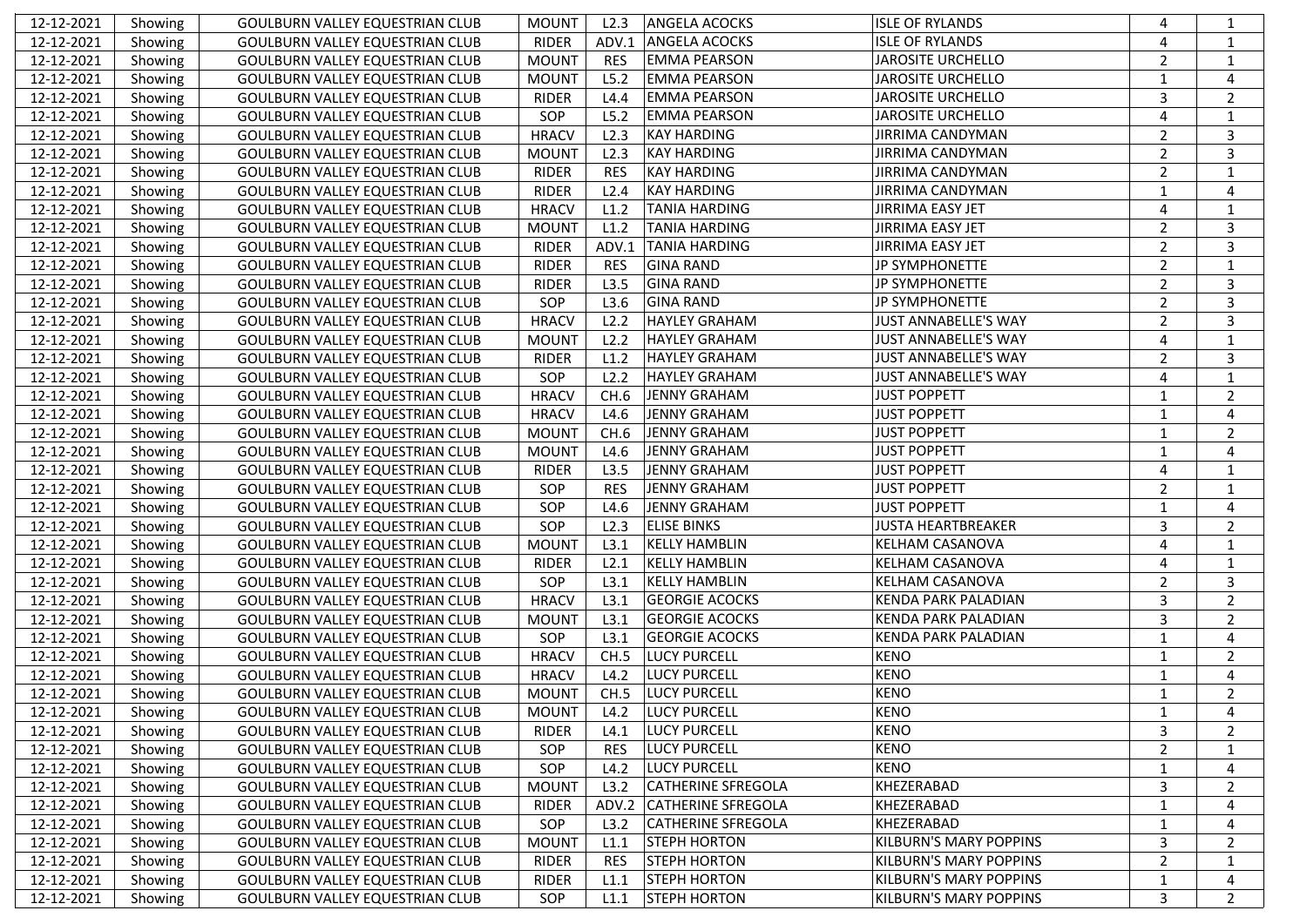| 12-12-2021 | Showing | <b>GOULBURN VALLEY EQUESTRIAN CLUB</b> | <b>HRACV</b> | L5.3       | <b>HOLLY DARBY</b>         | <b>KING OF GODS</b>          | $\overline{4}$          | 1              |
|------------|---------|----------------------------------------|--------------|------------|----------------------------|------------------------------|-------------------------|----------------|
| 12-12-2021 | Showing | <b>GOULBURN VALLEY EQUESTRIAN CLUB</b> | SOP          | L5.3       | <b>HOLLY DARBY</b>         | KING OF GODS                 | 4                       | 1              |
| 12-12-2021 | Showing | <b>GOULBURN VALLEY EQUESTRIAN CLUB</b> | <b>HRACV</b> | L5.1       | <b>HANNAH LINDNER</b>      | <b>KOORALYN SUNRISE</b>      | $\overline{a}$          | $1\,$          |
| 12-12-2021 | Showing | <b>GOULBURN VALLEY EQUESTRIAN CLUB</b> | <b>MOUNT</b> | L5.1       | <b>HANNAH LINDNER</b>      | <b>KOORALYN SUNRISE</b>      | $\overline{\mathbf{3}}$ | $\overline{2}$ |
| 12-12-2021 | Showing | <b>GOULBURN VALLEY EQUESTRIAN CLUB</b> | <b>RIDER</b> | L5.1       | <b>HANNAH LINDNER</b>      | <b>KOORALYN SUNRISE</b>      | $\overline{2}$          | 3              |
| 12-12-2021 | Showing | <b>GOULBURN VALLEY EQUESTRIAN CLUB</b> | SOP          | L5.1       | <b>HANNAH LINDNER</b>      | <b>KOORALYN SUNRISE</b>      | 3                       | $\overline{2}$ |
| 12-12-2021 | Showing | <b>GOULBURN VALLEY EQUESTRIAN CLUB</b> | <b>MOUNT</b> | CH.4       | <b>ALEXANDRA SFREGOLA</b>  | LANDARA                      | $\mathbf{1}$            | 2              |
| 12-12-2021 | Showing | <b>GOULBURN VALLEY EQUESTRIAN CLUB</b> | <b>MOUNT</b> | L3.5       | <b>ALEXANDRA SFREGOLA</b>  | LANDARA                      | $\mathbf{1}$            | $\overline{4}$ |
| 12-12-2021 | Showing | <b>GOULBURN VALLEY EQUESTRIAN CLUB</b> | <b>RIDER</b> | CH.4       | <b>ALEXANDRA SFREGOLA</b>  | LANDARA                      | $\mathbf{1}$            | $\overline{2}$ |
| 12-12-2021 | Showing | <b>GOULBURN VALLEY EQUESTRIAN CLUB</b> | <b>RIDER</b> | L3.5       | <b>ALEXANDRA SFREGOLA</b>  | LANDARA                      | $\mathbf{1}$            | $\overline{4}$ |
| 12-12-2021 | Showing | <b>GOULBURN VALLEY EQUESTRIAN CLUB</b> | SOP          | L3.5       | <b>ALEXANDRA SFREGOLA</b>  | LANDARA                      | $\mathbf{1}$            | $\overline{4}$ |
| 12-12-2021 | Showing | <b>GOULBURN VALLEY EQUESTRIAN CLUB</b> | <b>RIDER</b> | L5.2       | <b>RACHAEL PORTER</b>      | LAZY B TOUCH OF LACE         | $\mathbf{3}$            | $\overline{2}$ |
| 12-12-2021 | Showing | <b>GOULBURN VALLEY EQUESTRIAN CLUB</b> | <b>HRACV</b> | <b>RES</b> | <b>VICKI BENTLEY</b>       | <b>LC GORRION</b>            | $\overline{2}$          | 1              |
| 12-12-2021 | Showing | <b>GOULBURN VALLEY EQUESTRIAN CLUB</b> | <b>HRACV</b> | L1.2       | <b>VICKI BENTLEY</b>       | <b>LC GORRION</b>            | $\mathbf{1}$            | $\overline{4}$ |
| 12-12-2021 | Showing | <b>GOULBURN VALLEY EQUESTRIAN CLUB</b> | <b>MOUNT</b> | L1.2       | <b>VICKI BENTLEY</b>       | <b>LC GORRION</b>            | $\overline{3}$          | $\overline{2}$ |
| 12-12-2021 | Showing | <b>GOULBURN VALLEY EQUESTRIAN CLUB</b> | <b>HRACV</b> | L5.2       | <b>RACHEL KEALEY</b>       | LOOCEE REDFORD               | $\mathbf{1}$            | $\overline{4}$ |
| 12-12-2021 | Showing | <b>GOULBURN VALLEY EQUESTRIAN CLUB</b> | <b>MOUNT</b> | L5.2       | <b>RACHEL KEALEY</b>       | <b>LOOCEE REDFORD</b>        | $\overline{2}$          | 3              |
| 12-12-2021 | Showing | <b>GOULBURN VALLEY EQUESTRIAN CLUB</b> | <b>RIDER</b> | L5.2       | <b>RACHEL KEALEY</b>       | LOOCEE REDFORD               | $\overline{2}$          | 3              |
| 12-12-2021 | Showing | GOULBURN VALLEY EQUESTRIAN CLUB        | <b>HRACV</b> | L1.1       | <b>BIANCA FIORENTINO</b>   | <b>LORIOT PEEK-A-BOO</b>     | $\overline{4}$          | 1              |
| 12-12-2021 | Showing | GOULBURN VALLEY EQUESTRIAN CLUB        | <b>MOUNT</b> | L1.1       | <b>BIANCA FIORENTINO</b>   | <b>LORIOT PEEK-A-BOO</b>     | $\overline{4}$          | 1              |
| 12-12-2021 | Showing | <b>GOULBURN VALLEY EQUESTRIAN CLUB</b> | <b>RIDER</b> | L1.1       | <b>BIANCA FIORENTINO</b>   | <b>LORIOT PEEK-A-BOO</b>     | $\overline{2}$          | 3              |
| 12-12-2021 | Showing | <b>GOULBURN VALLEY EQUESTRIAN CLUB</b> | <b>MOUNT</b> | <b>RES</b> | JACLYN LONG                | LOUIS                        | $\overline{2}$          | 1              |
| 12-12-2021 | Showing | <b>GOULBURN VALLEY EQUESTRIAN CLUB</b> | <b>MOUNT</b> | L3.3       | JACLYN LONG                | LOUIS                        | $\mathbf{1}$            | $\overline{4}$ |
| 12-12-2021 | Showing | <b>GOULBURN VALLEY EQUESTRIAN CLUB</b> | <b>RIDER</b> | L2.4       | JACLYN LONG                | LOUIS                        | 3                       | 2              |
| 12-12-2021 | Showing | <b>GOULBURN VALLEY EQUESTRIAN CLUB</b> | <b>RIDER</b> | L3.2       | <b>KATE SIDLEY</b>         | LUKI                         | $\overline{2}$          | 3              |
| 12-12-2021 | Showing | <b>GOULBURN VALLEY EQUESTRIAN CLUB</b> | <b>RIDER</b> | CH.7       | <b>ALYX WILLIAMS</b>       | MAGGIE                       | 1                       | 2              |
| 12-12-2021 | Showing | <b>GOULBURN VALLEY EQUESTRIAN CLUB</b> | <b>RIDER</b> | L5.2       | <b>ALYX WILLIAMS</b>       | MAGGIE                       | $\mathbf{1}$            | $\overline{4}$ |
| 12-12-2021 | Showing | <b>GOULBURN VALLEY EQUESTRIAN CLUB</b> | SOP          | L5.2       | <b>ALYX WILLIAMS</b>       | MAGGIE                       | $\mathbf{3}$            | $\overline{2}$ |
| 12-12-2021 | Showing | <b>GOULBURN VALLEY EQUESTRIAN CLUB</b> | <b>MOUNT</b> | L4.2       | <b>EDEN RODDA</b>          | MALLYON HILLS JONGKIND       | 3                       | 2              |
| 12-12-2021 | Showing | <b>GOULBURN VALLEY EQUESTRIAN CLUB</b> | <b>HRACV</b> | L4.1       | <b>CHLOE SOBOTNICKI</b>    | MARSHEL                      | $\mathbf{1}$            | $\overline{4}$ |
| 12-12-2021 | Showing | <b>GOULBURN VALLEY EQUESTRIAN CLUB</b> | <b>MOUNT</b> | L4.1       | <b>CHLOE SOBOTNICKI</b>    | MARSHEL                      | 3                       | 2              |
| 12-12-2021 | Showing | <b>GOULBURN VALLEY EQUESTRIAN CLUB</b> | <b>RIDER</b> | <b>RES</b> | <b>CHLOE SOBOTNICKI</b>    | MARSHEL                      | $\overline{2}$          | 1              |
| 12-12-2021 | Showing | <b>GOULBURN VALLEY EQUESTRIAN CLUB</b> | <b>RIDER</b> | L4.1       | <b>CHLOE SOBOTNICKI</b>    | <b>MARSHEL</b>               | $\mathbf{1}$            | $\overline{4}$ |
| 12-12-2021 | Showing | <b>GOULBURN VALLEY EQUESTRIAN CLUB</b> | SOP          | L4.1       | <b>CHLOE SOBOTNICKI</b>    | <b>MARSHEL</b>               | $\overline{2}$          | 3              |
| 12-12-2021 | Showing | <b>GOULBURN VALLEY EQUESTRIAN CLUB</b> | <b>RIDER</b> | L4.2       | JOANNE FRY                 | <b>MAX</b>                   | $\overline{4}$          | 1              |
| 12-12-2021 | Showing | <b>GOULBURN VALLEY EQUESTRIAN CLUB</b> | SOP          | L4.3       | JOANNE FRY                 | <b>MAX</b>                   | $\overline{4}$          | 1              |
| 12-12-2021 | Showing | <b>GOULBURN VALLEY EQUESTRIAN CLUB</b> | <b>HRACV</b> | L3.6       | NATALIA BOGNAR             | MERRIMAN                     | 3                       | 2              |
| 12-12-2021 | Showing | GOULBURN VALLEY EQUESTRIAN CLUB        | <b>MOUNT</b> | L3.6       | NATALIA BOGNAR             | <b>MERRIMAN</b>              | $\overline{2}$          | 3              |
| 12-12-2021 | Showing | <b>GOULBURN VALLEY EQUESTRIAN CLUB</b> | RIDER        | <b>RES</b> | <b>VICKI HALSALL</b>       | MIRRABELLA PARK MORGANA      | $\overline{2}$          | $\mathbf{1}$   |
| 12-12-2021 | Showing | <b>GOULBURN VALLEY EQUESTRIAN CLUB</b> | RIDER        | L5.1       | <b>VICKI HALSALL</b>       | MIRRABELLA PARK MORGANA      | 1                       | 4              |
| 12-12-2021 | Showing | <b>GOULBURN VALLEY EQUESTRIAN CLUB</b> | <b>HRACV</b> | L4.1       | <b>KATE SCOTT</b>          | <b>MOVES LIKE JAGGAR</b>     | 4                       | 1              |
| 12-12-2021 | Showing | <b>GOULBURN VALLEY EQUESTRIAN CLUB</b> | <b>MOUNT</b> | L4.1       | <b>KATE SCOTT</b>          | <b>MOVES LIKE JAGGAR</b>     | 4                       | 1              |
| 12-12-2021 | Showing | GOULBURN VALLEY EQUESTRIAN CLUB        | SOP          | L4.1       | <b>KATE SCOTT</b>          | <b>MOVES LIKE JAGGAR</b>     | 4                       | 1              |
| 12-12-2021 | Showing | GOULBURN VALLEY EQUESTRIAN CLUB        | <b>HRACV</b> | L5.2       | <b>ADELAIDE MOERENHOUT</b> | MY KINDA NIGHT               | 4                       | 1              |
| 12-12-2021 | Showing | <b>GOULBURN VALLEY EQUESTRIAN CLUB</b> | <b>MOUNT</b> | L5.2       | <b>ADELAIDE MOERENHOUT</b> | MY KINDA NIGHT               | 3                       | $\overline{2}$ |
| 12-12-2021 | Showing | <b>GOULBURN VALLEY EQUESTRIAN CLUB</b> | RIDER        | L5.2       | <b>ADELAIDE MOERENHOUT</b> | MY KINDA NIGHT               | 4                       | 1              |
| 12-12-2021 | Showing | <b>GOULBURN VALLEY EQUESTRIAN CLUB</b> | SOP          | L5.2       | <b>ADELAIDE MOERENHOUT</b> | <b>MY KINDA NIGHT</b>        | 1                       | 4              |
| 12-12-2021 | Showing | <b>GOULBURN VALLEY EQUESTRIAN CLUB</b> | <b>HRACV</b> | L5.2       | <b>METINA HOLLAND</b>      | <b>MYSTIC SHADOWS YORICK</b> | 2                       | 3              |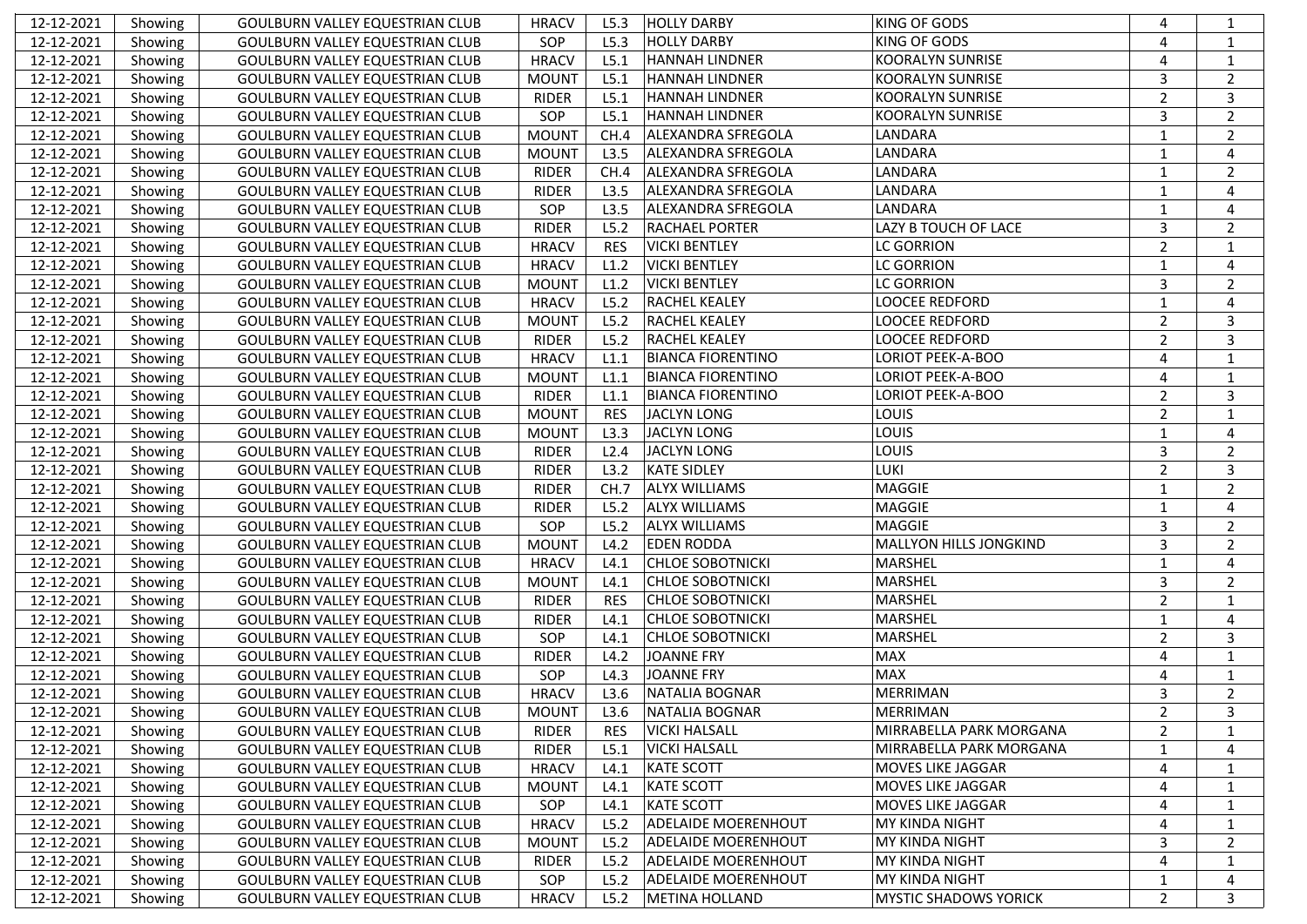| 12-12-2021 | Showing | <b>GOULBURN VALLEY EQUESTRIAN CLUB</b> | SOP          | L5.2       | <b>METINA HOLLAND</b>         | <b>MYSTIC SHADOWS YORICK</b>       | 2              | 3              |
|------------|---------|----------------------------------------|--------------|------------|-------------------------------|------------------------------------|----------------|----------------|
| 12-12-2021 | Showing | <b>GOULBURN VALLEY EQUESTRIAN CLUB</b> | <b>MOUNT</b> | L5.3       | <b>EMILY HARRISON</b>         | <b>MYSTIQUE</b>                    | $\overline{4}$ | 1              |
| 12-12-2021 | Showing | <b>GOULBURN VALLEY EQUESTRIAN CLUB</b> | <b>HRACV</b> | CH.4       | <b>JODI LLOYD</b>             | <b>NAVAHO SUN</b>                  | $\mathbf{1}$   | $\overline{2}$ |
| 12-12-2021 | Showing | <b>GOULBURN VALLEY EQUESTRIAN CLUB</b> | <b>HRACV</b> | L3.5       | <b>JODI LLOYD</b>             | <b>NAVAHO SUN</b>                  | $\mathbf{1}$   | $\overline{4}$ |
| 12-12-2021 | Showing | GOULBURN VALLEY EQUESTRIAN CLUB        | <b>MOUNT</b> | L3.5       | <b>JODI LLOYD</b>             | <b>NAVAHO SUN</b>                  | $\overline{3}$ | 2              |
| 12-12-2021 | Showing | <b>GOULBURN VALLEY EQUESTRIAN CLUB</b> | <b>RIDER</b> | L1.2       | <b>JODI LLOYD</b>             | <b>NAVAHO SUN</b>                  | 3              | 2              |
| 12-12-2021 | Showing | GOULBURN VALLEY EQUESTRIAN CLUB        | <b>MOUNT</b> | L3.2       | <b>SHELLEY SHIPTON</b>        | <b>NEVERTIRE JUST DANE</b>         | $\overline{2}$ | 3              |
| 12-12-2021 | Showing | GOULBURN VALLEY EQUESTRIAN CLUB        | SOP          | L3.2       | <b>SHELLEY SHIPTON</b>        | NEVERTIRE JUST DANE                | $\overline{2}$ | 3              |
| 12-12-2021 | Showing | GOULBURN VALLEY EQUESTRIAN CLUB        | SOP          | L4.5       | NICOLE SANDERSON              | NICKLE'S GEE WHIZZ                 | $\overline{4}$ | 1              |
| 12-12-2021 | Showing | <b>GOULBURN VALLEY EQUESTRIAN CLUB</b> | <b>RIDER</b> | L3.4       | <b>EMILY ROSCOE</b>           | <b>NILTON OCEANA</b>               | $\overline{4}$ | 1              |
| 12-12-2021 | Showing | GOULBURN VALLEY EQUESTRIAN CLUB        | SOP          | L3.4       | <b>EMILY ROSCOE</b>           | <b>NILTON OCEANA</b>               | $\overline{4}$ | 1              |
| 12-12-2021 | Showing | GOULBURN VALLEY EQUESTRIAN CLUB        | <b>HRACV</b> | L4.1       | <b>CHARLOTTE WARE-DICKINS</b> | NILTON SPIELBERG                   | 2              | 3              |
| 12-12-2021 | Showing | GOULBURN VALLEY EQUESTRIAN CLUB        | <b>RIDER</b> | L4.1       | <b>CHARLOTTE WARE-DICKINS</b> | NILTON SPIELBERG                   | $\overline{4}$ | 1              |
| 12-12-2021 | Showing | GOULBURN VALLEY EQUESTRIAN CLUB        | <b>HRACV</b> | L3.4       | <b>BEV PARSONS</b>            | NINTU LAST DANCE                   | $\mathbf{1}$   | $\overline{4}$ |
| 12-12-2021 | Showing | GOULBURN VALLEY EQUESTRIAN CLUB        | <b>RIDER</b> | L3.4       | <b>BEV PARSONS</b>            | NINTU LAST DANCE                   | $\mathbf{1}$   | $\overline{4}$ |
| 12-12-2021 | Showing | GOULBURN VALLEY EQUESTRIAN CLUB        | <b>HRACV</b> | L3.1       | MELINDA JOHNSON               | <b>OVERFLOW HAMMERSLEY IRONMAN</b> | $\mathbf{1}$   | 4              |
| 12-12-2021 | Showing | GOULBURN VALLEY EQUESTRIAN CLUB        | <b>MOUNT</b> | CH.3       | <b>MELINDA JOHNSON</b>        | <b>OVERFLOW HAMMERSLEY IRONMAN</b> | $\mathbf{1}$   | 2              |
| 12-12-2021 | Showing | GOULBURN VALLEY EQUESTRIAN CLUB        | <b>MOUNT</b> | L3.1       | MELINDA JOHNSON               | <b>OVERFLOW HAMMERSLEY IRONMAN</b> | $\mathbf{1}$   | 4              |
| 12-12-2021 | Showing | GOULBURN VALLEY EQUESTRIAN CLUB        | <b>RIDER</b> | CH.2       | MELINDA JOHNSON               | <b>OVERFLOW HAMMERSLEY IRONMAN</b> | $\mathbf{1}$   | 2              |
| 12-12-2021 | Showing | <b>GOULBURN VALLEY EQUESTRIAN CLUB</b> | <b>RIDER</b> | L2.1       | MELINDA JOHNSON               | <b>OVERFLOW HAMMERSLEY IRONMAN</b> | $\mathbf{1}$   | 4              |
| 12-12-2021 | Showing | GOULBURN VALLEY EQUESTRIAN CLUB        | SOP          | L3.1       | MELINDA JOHNSON               | <b>OVERFLOW HAMMERSLEY IRONMAN</b> | $\mathbf{3}$   | 2              |
| 12-12-2021 | Showing | GOULBURN VALLEY EQUESTRIAN CLUB        | <b>HRACV</b> | <b>RES</b> | <b>SARAH DONNEY</b>           | <b>PB FINNIGAN</b>                 | $\overline{2}$ | 1              |
| 12-12-2021 | Showing | GOULBURN VALLEY EQUESTRIAN CLUB        | <b>HRACV</b> | L4.3       | <b>SARAH DONNEY</b>           | <b>PB FINNIGAN</b>                 | $\mathbf{1}$   | $\overline{4}$ |
| 12-12-2021 | Showing | GOULBURN VALLEY EQUESTRIAN CLUB        | <b>MOUNT</b> | L4.3       | <b>SARAH DONNEY</b>           | <b>PB FINNIGAN</b>                 | $\overline{2}$ | 3              |
| 12-12-2021 | Showing | GOULBURN VALLEY EQUESTRIAN CLUB        | <b>RIDER</b> | L3.3       | <b>SARAH DONNEY</b>           | <b>PB FINNIGAN</b>                 | $\overline{2}$ | 3              |
| 12-12-2021 | Showing | <b>GOULBURN VALLEY EQUESTRIAN CLUB</b> | SOP          | L4.3       | <b>SARAH DONNEY</b>           | <b>PB FINNIGAN</b>                 | $\overline{2}$ | 3              |
| 12-12-2021 | Showing | <b>GOULBURN VALLEY EQUESTRIAN CLUB</b> | SOP          | L3.3       | <b>NARELLE CRIBB</b>          | PEACEMAKER DR PHOEBE CHAPPLE       | $\overline{3}$ | $\overline{2}$ |
| 12-12-2021 | Showing | <b>GOULBURN VALLEY EQUESTRIAN CLUB</b> | <b>HRACV</b> | L4.4       | <b>ABBEY MCKENZIE</b>         | PENNANT TALISMAN                   | $\overline{2}$ | 3              |
| 12-12-2021 | Showing | <b>GOULBURN VALLEY EQUESTRIAN CLUB</b> | <b>MOUNT</b> | L4.4       | <b>ABBEY MCKENZIE</b>         | PENNANT TALISMAN                   | $\overline{4}$ | 1              |
| 12-12-2021 | Showing | <b>GOULBURN VALLEY EQUESTRIAN CLUB</b> | <b>RIDER</b> | L4.3       | <b>ABBEY MCKENZIE</b>         | PENNANT TALISMAN                   | $\mathbf{1}$   | 4              |
| 12-12-2021 | Showing | <b>GOULBURN VALLEY EQUESTRIAN CLUB</b> | SOP          | L4.4       | <b>ABBEY MCKENZIE</b>         | PENNANT TALISMAN                   | $\overline{2}$ | 3              |
| 12-12-2021 | Showing | <b>GOULBURN VALLEY EQUESTRIAN CLUB</b> | <b>HRACV</b> | L5.2       | <b>JODY GAVALAKIS</b>         | <b>PEPPER</b>                      | 3              | 2              |
| 12-12-2021 | Showing | <b>GOULBURN VALLEY EQUESTRIAN CLUB</b> | <b>HRACV</b> | <b>RES</b> | <b>SONYA MACKAY</b>           | PLATINUM JAG                       | $\overline{2}$ | $\mathbf{1}$   |
| 12-12-2021 | Showing | <b>GOULBURN VALLEY EQUESTRIAN CLUB</b> | <b>HRACV</b> | L3.6       | <b>SONYA MACKAY</b>           | PLATINUM JAG                       | $\mathbf{1}$   | $\overline{4}$ |
| 12-12-2021 | Showing | <b>GOULBURN VALLEY EQUESTRIAN CLUB</b> | <b>MOUNT</b> | <b>RES</b> | <b>SONYA MACKAY</b>           | PLATINUM JAG                       | $\overline{2}$ | 1              |
| 12-12-2021 | Showing | <b>GOULBURN VALLEY EQUESTRIAN CLUB</b> | <b>MOUNT</b> | L3.6       | <b>SONYA MACKAY</b>           | PLATINUM JAG                       | $\mathbf{1}$   | 4              |
| 12-12-2021 | Showing | <b>GOULBURN VALLEY EQUESTRIAN CLUB</b> | SOP          | <b>RES</b> | <b>SONYA MACKAY</b>           | PLATINUM JAG                       | 2              | $\mathbf{1}$   |
| 12-12-2021 | Showing | GOULBURN VALLEY EQUESTRIAN CLUB        | SOP          | L3.6       | SONYA MACKAY                  | PLATINUM JAG                       | $\mathbf{1}$   | 4              |
| 12-12-2021 | Showing | <b>GOULBURN VALLEY EQUESTRIAN CLUB</b> | <b>RIDER</b> | L3.4       | <b>MICHELLE DUFFY</b>         | <b>PRADA PARK SENSATION</b>        | 3              | $\overline{2}$ |
| 12-12-2021 | Showing | <b>GOULBURN VALLEY EQUESTRIAN CLUB</b> | SOP          | L3.5       | MICHELLE DUFFY                | PRADA PARK SENSATION               | 3              | 2              |
| 12-12-2021 | Showing | <b>GOULBURN VALLEY EQUESTRIAN CLUB</b> | <b>MOUNT</b> | L1.1       | <b>MADELAINE SCHEINER</b>     | PRINCE HARRY                       | $\overline{2}$ | 3              |
| 12-12-2021 | Showing | <b>GOULBURN VALLEY EQUESTRIAN CLUB</b> | <b>RIDER</b> | ADV.2      | MADELAINE SCHEINER            | PRINCE HARRY                       | 3              | 2              |
| 12-12-2021 | Showing | GOULBURN VALLEY EQUESTRIAN CLUB        | <b>HRACV</b> | L2.1       | <b>KERRI-ANNE EVANS</b>       | PURE OBSESSION                     | $\overline{2}$ | 3              |
| 12-12-2021 | Showing | GOULBURN VALLEY EQUESTRIAN CLUB        | <b>MOUNT</b> | L2.1       | <b>KERRI-ANNE EVANS</b>       | PURE OBSESSION                     | $\overline{2}$ | 3              |
| 12-12-2021 | Showing | GOULBURN VALLEY EQUESTRIAN CLUB        | <b>HRACV</b> | L3.2       | <b>HOLLIE BINI</b>            | <b>QUEEN OF THE BAR</b>            | $\overline{2}$ | 3              |
| 12-12-2021 | Showing | <b>GOULBURN VALLEY EQUESTRIAN CLUB</b> | <b>HRACV</b> | L4.5       | <b>AMY FUNSTON</b>            | RAINGA JAX                         | $\overline{2}$ | 3              |
| 12-12-2021 | Showing | GOULBURN VALLEY EQUESTRIAN CLUB        | <b>MOUNT</b> | L4.5       | <b>AMY FUNSTON</b>            | RAINGA JAX                         | $\overline{2}$ | 3              |
| 12-12-2021 | Showing | <b>GOULBURN VALLEY EQUESTRIAN CLUB</b> | <b>RIDER</b> | CH.6       | <b>AMY FUNSTON</b>            | RAINGA JAX                         | 1              | $\overline{2}$ |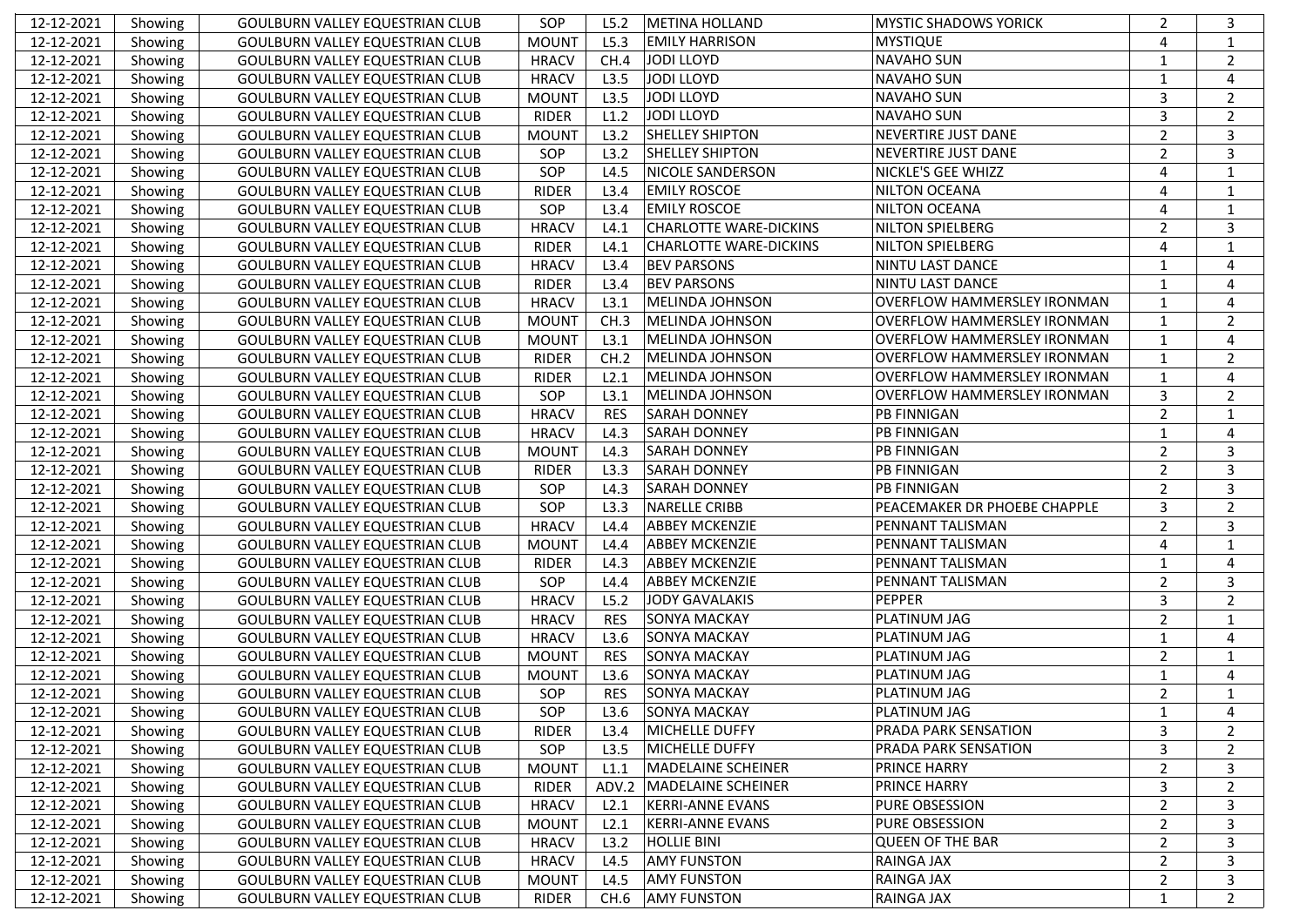| 12-12-2021 | Showing | GOULBURN VALLEY EQUESTRIAN CLUB        | <b>RIDER</b> | L4.4       | <b>AMY FUNSTON</b>        | <b>RAINGA JAX</b>           | 1              | $\boldsymbol{\Delta}$ |
|------------|---------|----------------------------------------|--------------|------------|---------------------------|-----------------------------|----------------|-----------------------|
| 12-12-2021 | Showing | <b>GOULBURN VALLEY EQUESTRIAN CLUB</b> | <b>HRACV</b> | L2.1       | <b>REBECCA DOOLAN</b>     | RALEIGH AMAZING GRACE       | $\overline{4}$ | 1                     |
| 12-12-2021 | Showing | <b>GOULBURN VALLEY EQUESTRIAN CLUB</b> | <b>MOUNT</b> | L2.1       | <b>REBECCA DOOLAN</b>     | RALEIGH AMAZING GRACE       | $\overline{4}$ | 1                     |
| 12-12-2021 | Showing | <b>GOULBURN VALLEY EQUESTRIAN CLUB</b> | <b>RIDER</b> | L2.2       | <b>REBECCA DOOLAN</b>     | RALEIGH AMAZING GRACE       | $\overline{2}$ | 3                     |
| 12-12-2021 | Showing | <b>GOULBURN VALLEY EQUESTRIAN CLUB</b> | SOP          | L2.1       | REBECCA DOOLAN            | RALEIGH AMAZING GRACE       | $\mathbf{1}$   | 4                     |
| 12-12-2021 | Showing | <b>GOULBURN VALLEY EQUESTRIAN CLUB</b> | SOP          | L3.4       | <b>SINEAD BOUWMEESTER</b> | <b>RATHOWEN O'CLEARY</b>    | $\overline{2}$ | 3                     |
| 12-12-2021 | Showing | <b>GOULBURN VALLEY EQUESTRIAN CLUB</b> | <b>HRACV</b> | L3.1       | JENNY PHILLIPS            | <b>RED SKY AT NIGHT</b>     | $\overline{4}$ | 1                     |
| 12-12-2021 | Showing | <b>GOULBURN VALLEY EQUESTRIAN CLUB</b> | <b>RIDER</b> | L3.1       | JENNY PHILLIPS            | <b>RED SKY AT NIGHT</b>     | $\mathbf{1}$   | $\overline{4}$        |
| 12-12-2021 | Showing | <b>GOULBURN VALLEY EQUESTRIAN CLUB</b> | <b>MOUNT</b> | <b>RES</b> | <b>STEVEN GIBBONS</b>     | <b>REGAL BENTONELLO</b>     | $\overline{2}$ | 1                     |
| 12-12-2021 | Showing | <b>GOULBURN VALLEY EQUESTRIAN CLUB</b> | <b>MOUNT</b> | L2.3       | <b>STEVEN GIBBONS</b>     | <b>REGAL BENTONELLO</b>     | $\mathbf{1}$   | $\overline{4}$        |
| 12-12-2021 | Showing | <b>GOULBURN VALLEY EQUESTRIAN CLUB</b> | <b>RIDER</b> | CH.1       | <b>STEVEN GIBBONS</b>     | <b>REGAL BENTONELLO</b>     | $\mathbf{1}$   | 2                     |
| 12-12-2021 | Showing | <b>GOULBURN VALLEY EQUESTRIAN CLUB</b> | SOP          | CH.2       | <b>STEVEN GIBBONS</b>     | <b>REGAL BENTONELLO</b>     | $\mathbf{1}$   | 2                     |
| 12-12-2021 | Showing | <b>GOULBURN VALLEY EQUESTRIAN CLUB</b> | SOP          | L2.3       | <b>STEVEN GIBBONS</b>     | <b>REGAL BENTONELLO</b>     | $\mathbf{1}$   | $\overline{4}$        |
| 12-12-2021 | Showing | <b>GOULBURN VALLEY EQUESTRIAN CLUB</b> | <b>MOUNT</b> | L2.2       | <b>MELANIE BUGEJA</b>     | <b>REMI FABERGE</b>         | $\overline{2}$ | 3                     |
| 12-12-2021 | Showing | <b>GOULBURN VALLEY EQUESTRIAN CLUB</b> | <b>RIDER</b> | L2.3       | <b>MELANIE BUGEJA</b>     | <b>REMI FABERGE</b>         | $\mathbf{1}$   | $\overline{4}$        |
| 12-12-2021 | Showing | GOULBURN VALLEY EQUESTRIAN CLUB        | SOP          | <b>RES</b> | <b>MELANIE BUGEJA</b>     | <b>REMI FABERGE</b>         | $\overline{2}$ | 1                     |
| 12-12-2021 | Showing | <b>GOULBURN VALLEY EQUESTRIAN CLUB</b> | SOP          | L2.2       | <b>MELANIE BUGEJA</b>     | <b>REMI FABERGE</b>         | $\mathbf{1}$   | $\overline{4}$        |
| 12-12-2021 | Showing | <b>GOULBURN VALLEY EQUESTRIAN CLUB</b> | <b>HRACV</b> | L1.2       | <b>SHARRON CRILLY</b>     | <b>RH BRUCE ALMIGHTY</b>    | $\overline{2}$ | 3                     |
| 12-12-2021 | Showing | GOULBURN VALLEY EQUESTRIAN CLUB        | <b>MOUNT</b> | L1.2       | <b>SHARRON CRILLY</b>     | <b>RH BRUCE ALMIGHTY</b>    | $\overline{4}$ | $\mathbf{1}$          |
| 12-12-2021 | Showing | GOULBURN VALLEY EQUESTRIAN CLUB        | <b>RIDER</b> | L1.2       | <b>SHARRON CRILLY</b>     | <b>RH BRUCE ALMIGHTY</b>    | $\overline{4}$ | 1                     |
| 12-12-2021 | Showing | GOULBURN VALLEY EQUESTRIAN CLUB        | SOP          | L3.1       | <b>CHRISTINE EZARD</b>    | <b>RHADLON HYWEL</b>        | $\overline{4}$ | 1                     |
| 12-12-2021 | Showing | <b>GOULBURN VALLEY EQUESTRIAN CLUB</b> | <b>RIDER</b> | L4.3       | JULIA SABALIAUSKAS        | <b>ROCKY HILL APHRODITE</b> | $\overline{4}$ | 1                     |
| 12-12-2021 | Showing | <b>GOULBURN VALLEY EQUESTRIAN CLUB</b> | <b>HRACV</b> | L3.5       | MICHELLE KREUSEL          | <b>ROSEGLEN PLAYBOY</b>     | $\overline{3}$ | 2                     |
| 12-12-2021 | Showing | <b>GOULBURN VALLEY EQUESTRIAN CLUB</b> | <b>RIDER</b> | L2.2       | <b>STELLA STEVENSON</b>   | ROXBURY MELCOME PARK        | $\mathbf{1}$   | $\overline{4}$        |
| 12-12-2021 | Showing | GOULBURN VALLEY EQUESTRIAN CLUB        | SOP          | L2.1       | <b>STELLA STEVENSON</b>   | ROXBURY MELCOME PARK        | $\overline{2}$ | $\overline{3}$        |
| 12-12-2021 | Showing | GOULBURN VALLEY EQUESTRIAN CLUB        | <b>RIDER</b> | L3.1       | <b>MARGIE WARE</b>        | <b>ROYALE COUNTY</b>        | $\overline{2}$ | 3                     |
| 12-12-2021 | Showing | GOULBURN VALLEY EQUESTRIAN CLUB        | SOP          | L4.3       | <b>MARGIE WARE</b>        | <b>ROYALE COUNTY</b>        | $\mathbf{1}$   | $\overline{4}$        |
| 12-12-2021 | Showing | GOULBURN VALLEY EQUESTRIAN CLUB        | <b>MOUNT</b> | L5.2       | JEMIMA KEY                | SHADECLOTH                  | $\overline{4}$ | 1                     |
| 12-12-2021 | Showing | <b>GOULBURN VALLEY EQUESTRIAN CLUB</b> | <b>HRACV</b> | L3.3       | <b>DANIEL WATTS</b>       | SIGNATURE MASQUERADE        | $\overline{4}$ | 1                     |
| 12-12-2021 | Showing | <b>GOULBURN VALLEY EQUESTRIAN CLUB</b> | <b>MOUNT</b> | L3.3       | <b>DANIEL WATTS</b>       | SIGNATURE MASQUERADE        | $\overline{4}$ | 1                     |
| 12-12-2021 | Showing | <b>GOULBURN VALLEY EQUESTRIAN CLUB</b> | <b>RIDER</b> | CH.3       | <b>DANIEL WATTS</b>       | SIGNATURE MASQUERADE        | $\mathbf{1}$   | 2                     |
| 12-12-2021 | Showing | <b>GOULBURN VALLEY EQUESTRIAN CLUB</b> | <b>RIDER</b> | L3.3       | <b>DANIEL WATTS</b>       | SIGNATURE MASQUERADE        | $\mathbf{1}$   | $\overline{4}$        |
| 12-12-2021 | Showing | <b>GOULBURN VALLEY EQUESTRIAN CLUB</b> | SOP          | CH.3       | <b>DANIEL WATTS</b>       | SIGNATURE MASQUERADE        | $\mathbf{1}$   | 2                     |
| 12-12-2021 | Showing | <b>GOULBURN VALLEY EQUESTRIAN CLUB</b> | SOP          | L3.3       | <b>DANIEL WATTS</b>       | <b>SIGNATURE MASQUERADE</b> | $\mathbf{1}$   | $\overline{4}$        |
| 12-12-2021 | Showing | <b>GOULBURN VALLEY EQUESTRIAN CLUB</b> | <b>MOUNT</b> | L3.6       | <b>MARYANNE FINEMORE</b>  | <b>SIR VICTOR</b>           | $\overline{4}$ | 1                     |
| 12-12-2021 | Showing | <b>GOULBURN VALLEY EQUESTRIAN CLUB</b> | SOP          | L4.4       | <b>REBECCA DALLA</b>      | <b>SMITHS SKIPPER</b>       | 3              | 2                     |
| 12-12-2021 | Showing | <b>GOULBURN VALLEY EQUESTRIAN CLUB</b> | <b>HRACV</b> | L4.3       | <b>JESSICA MCCASKILL</b>  | <b>SNIP OF SUCCESS</b>      | 4              | 1                     |
| 12-12-2021 | Showing | <b>GOULBURN VALLEY EQUESTRIAN CLUB</b> | <b>HRACV</b> |            | L4.1 EMILY WALKER         | SOMERFIELD SOUND OF MUSIC   | 3              | 2                     |
| 12-12-2021 | Showing | <b>GOULBURN VALLEY EQUESTRIAN CLUB</b> | <b>MOUNT</b> | L4.1       | <b>EMILY WALKER</b>       | SOMERFIELD SOUND OF MUSIC   | $\overline{2}$ | 3                     |
| 12-12-2021 | Showing | <b>GOULBURN VALLEY EQUESTRIAN CLUB</b> | RIDER        | L4.1       | <b>EMILY WALKER</b>       | SOMERFIELD SOUND OF MUSIC   | 2              | 3                     |
| 12-12-2021 | Showing | <b>GOULBURN VALLEY EQUESTRIAN CLUB</b> | SOP          | L4.1       | <b>EMILY WALKER</b>       | SOMERFIELD SOUND OF MUSIC   | 3              | 2                     |
| 12-12-2021 | Showing | <b>GOULBURN VALLEY EQUESTRIAN CLUB</b> | <b>HRACV</b> | L4.3       | <b>TRISTA HOYLAND</b>     | SP CHEVRON                  | 3              | 2                     |
| 12-12-2021 | Showing | <b>GOULBURN VALLEY EQUESTRIAN CLUB</b> | <b>MOUNT</b> | L4.3       | <b>TRISTA HOYLAND</b>     | <b>SP CHEVRON</b>           | 3              | 2                     |
| 12-12-2021 | Showing | <b>GOULBURN VALLEY EQUESTRIAN CLUB</b> | SOP          | L4.3       | <b>TRISTA HOYLAND</b>     | SP CHEVRON                  | 3              | 2                     |
| 12-12-2021 | Showing | <b>GOULBURN VALLEY EQUESTRIAN CLUB</b> | <b>HRACV</b> | L2.1       | JODI GOSS                 | <b>SPRINGSTON</b>           | 3              | 2                     |
| 12-12-2021 | Showing | <b>GOULBURN VALLEY EQUESTRIAN CLUB</b> | <b>MOUNT</b> | L2.1       | JODI GOSS                 | <b>SPRINGSTON</b>           | 1              | 4                     |
| 12-12-2021 | Showing | <b>GOULBURN VALLEY EQUESTRIAN CLUB</b> | RIDER        | L2.3       | JODI GOSS                 | SPRINGSTON                  | 4              | $\mathbf{1}$          |
| 12-12-2021 | Showing | <b>GOULBURN VALLEY EQUESTRIAN CLUB</b> | SOP          | L2.1       | JODI GOSS                 | SPRINGSTON                  | 4              | 1                     |